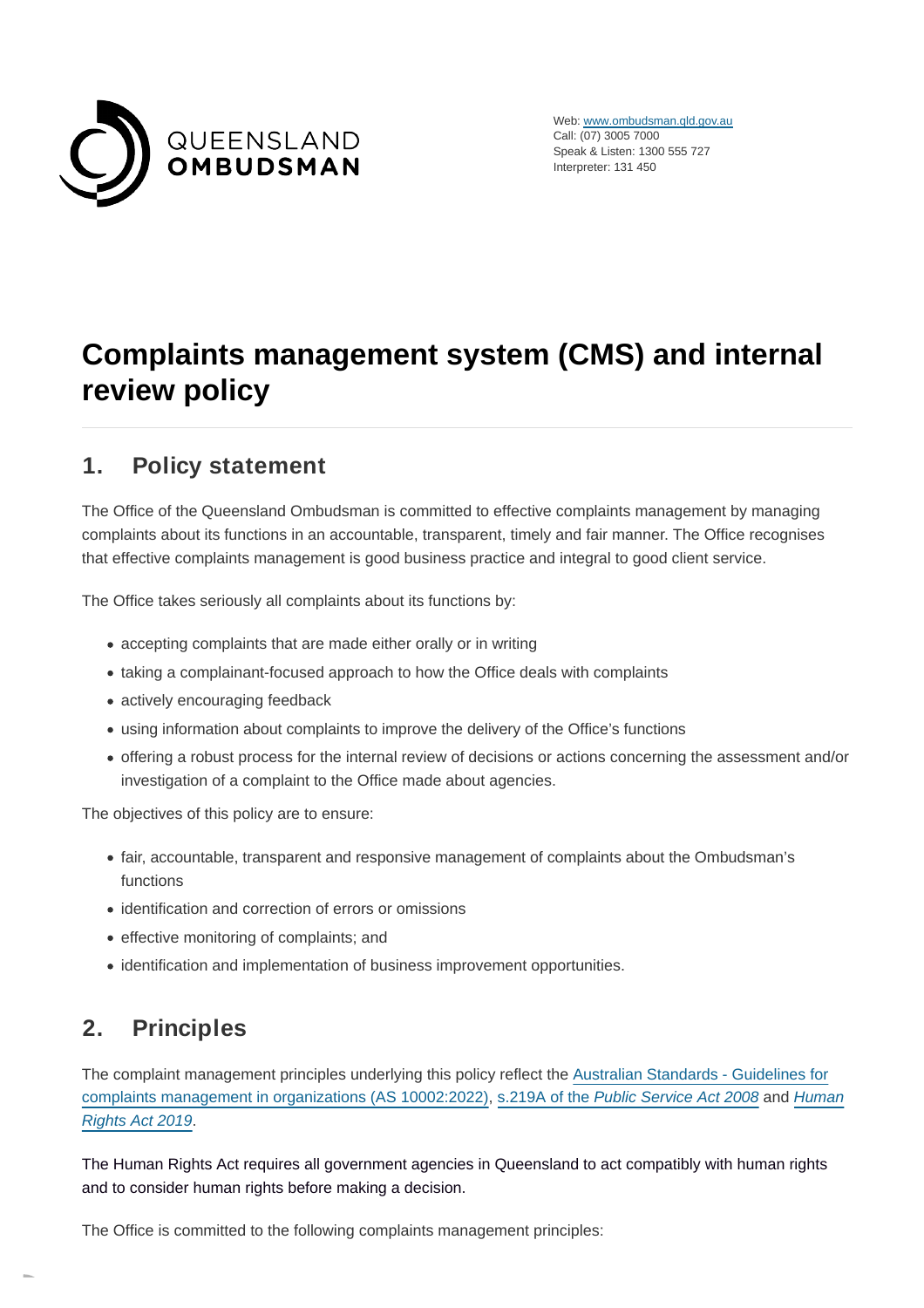- free and readily accessible complaints process for all persons regardless of background and circumstances
- readily available information about where to lodge a complaint and how to make a complaint
- readily available information on how complaints will be managed
- reasonable assistance to people who wish to make complaints
- clear explanations about what the Office can and cannot do
- informing staff of the existence and operation of the complaints management process
- responding to complaints in a timely manner
- monitoring timeframes for resolution of complaints
- communicating with parties about the progress of resolution
- enabling complaints to be dealt with fairly and objectively
- assessing the nature of complaints, including the identification and consideration of all relevant human rights, how complaints should be dealt with and by whom
- referring complaints to external agencies, where required
- providing complainants and staff with timely feedback
- providing a clear explanation of the final decision and any recommendations
- readily available information about available review mechanisms
- protection of privacy and confidentiality
- providing feedback to relevant areas of the Office where potential system improvements are identified
- meeting any statutory, policy or procedural reporting requirements
- identifying complaint trends
- monitoring the time taken to resolve complaints
- ensuring complainants do not suffer any reprisals or detriment (e.g. poor future service) for making a complaint.

## **3. Application/Scope**

This policy and associated procedures apply to all permanent and temporary employees of the Office as well as contractors, employment agency staff, sub-contractors, complainants, work experience students and volunteers (who are defined as workers in the Work Health and Safety Act 2011) while working in the workplace.

This policy applies to complaints about any of this Office's functions, including service delivery complaints and internal review requests, subject to the exclusions set out below.

The Ombudsman's website has further information [about making a complaint a](https://www.ombudsman.qld.gov.au/how-to-complain/unhappy-with-us)bout the Ombudsman.

# **3.1 Service delivery complaints**

Service delivery complaints are about any aspect of service or a product provided by the Office or the conduct of an officer.

## **3.2 Internal review requests**

Internal review requests are about the outcome of an assessment or an investigation undertaken by this Office.

## **3.3 Exclusions**

Complaints excluded from the scope of this policy: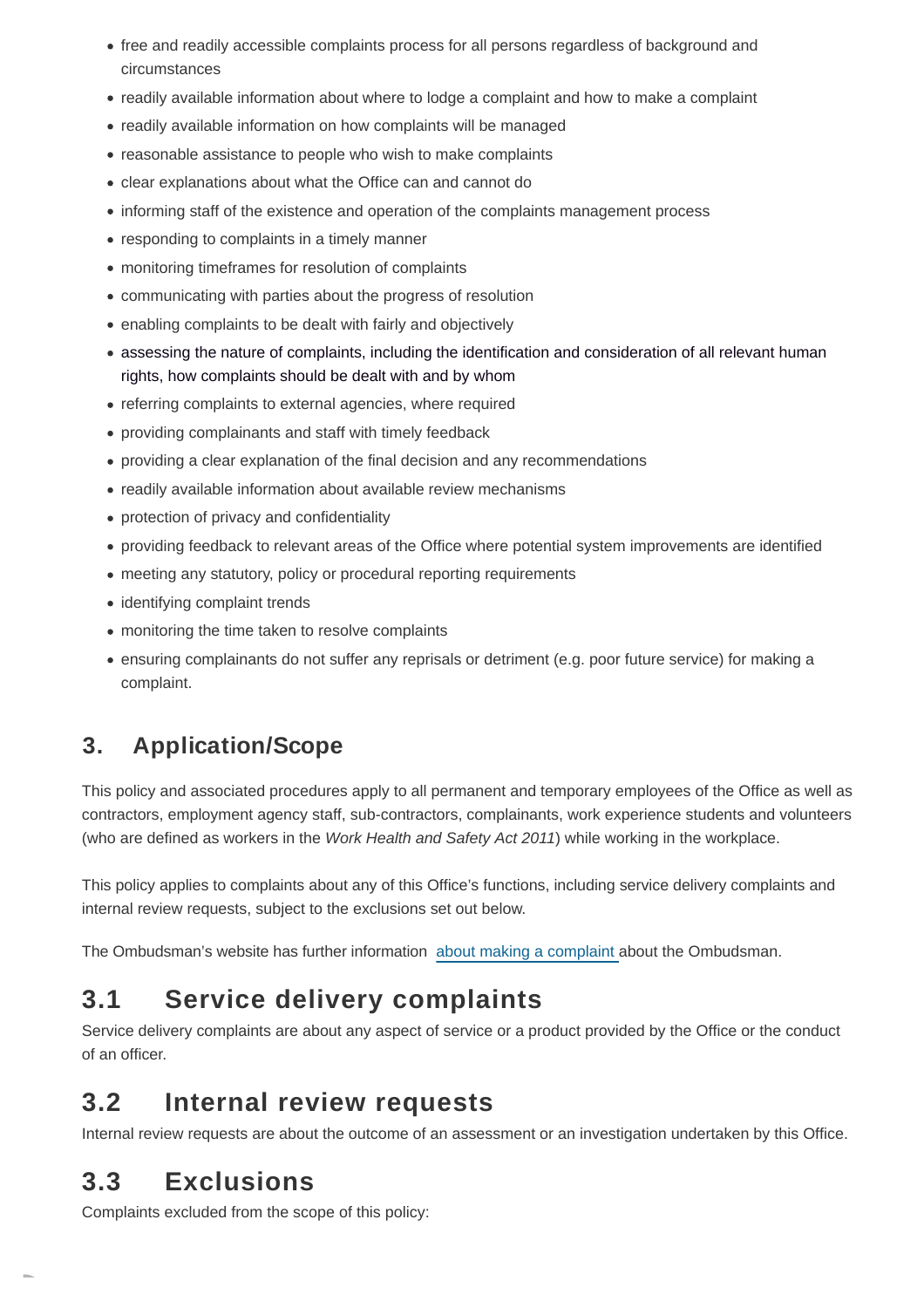| Type of complaint                                                                                                                                                                                                      | Procedure for managing<br>complaint                                                                                                                                                                                                   |
|------------------------------------------------------------------------------------------------------------------------------------------------------------------------------------------------------------------------|---------------------------------------------------------------------------------------------------------------------------------------------------------------------------------------------------------------------------------------|
| Actions or decisions of agencies within the<br>jurisdiction of the Office (i.e. the Ombudsman's<br>statutory functions)                                                                                                | Usual Office processes for managing complaints under<br>the Ombudsman Act 2001                                                                                                                                                        |
| Complaints that may amount to public interest<br>disclosures under the Public Interest Disclosure Act<br>2010                                                                                                          | Public Interest Disclosure Act 2010, in conjunction with<br>the Ombudsman Act 2001                                                                                                                                                    |
|                                                                                                                                                                                                                        | Public Interest Disclosure Procedure 2021<br>Public Interest Disclosure Standard No. 2/2019 -<br>Assessing, Investigating and Dealing with Public<br>Interest Disclosures<br>Operational Instruction 12 - Public Interest Disclosures |
| Complaints where there is a reasonable suspicion of Referral to the Crime and Corruption Commission in<br>corrupt conduct under the Crime and Corruption Act accordance with the Crime and Corruption Act 2001<br>2001 |                                                                                                                                                                                                                                       |

Internal staff complaints about an area of the Office or a particular officer Managing Employee Complaints Policy and Procedure

### **4. Complaints management model**

The Office's complaints management model includes three stages - frontline, internal review and external review. Complaints will be managed in accordance with the Office's [complaints management procedures.](https://www.ombudsman.qld.gov.au/How-to-complain/Unhappy-with-us/unhappy-with-us)

All internal review requests will be handled in accordance with the [Internal review procedure](https://www.ombudsman.qld.gov.au/how-to-complain/unhappy-with-us/complaints-management-system-cms-and-internal-review-policy/internal-review-requests-procedure) and a review undertaken by an authorised review officer where this is warranted.

All service delivery complaints will be handled in accordance with the [service delivery complaints procedure.](https://www.ombudsman.qld.gov.au/how-to-complain/unhappy-with-us/complaints-management-system-cms-and-internal-review-policy/service-delivery-complaints-procedure)

## **5. Policy elements**

The Office's complaints management model reflects the following elements:

#### **Visibility and access**

- Any person with a sufficient direct interest in a matter can make a complaint under this policy.
- A person may complain on behalf of another person provided they are authorised to do so.
- Information regarding where and how to lodge a complaint and how complaints will be managed is available on the Office's website and at the Office.
- Information on making a review request relating to service delivery or decisions is available on the Office's website.
- Complaints may be made verbally or in writing. The Office may require a complainant who has made a verbal complaint to put their complaint in writing.
- Reasonable assistance will be provided to any client upon request, including persons with any disability or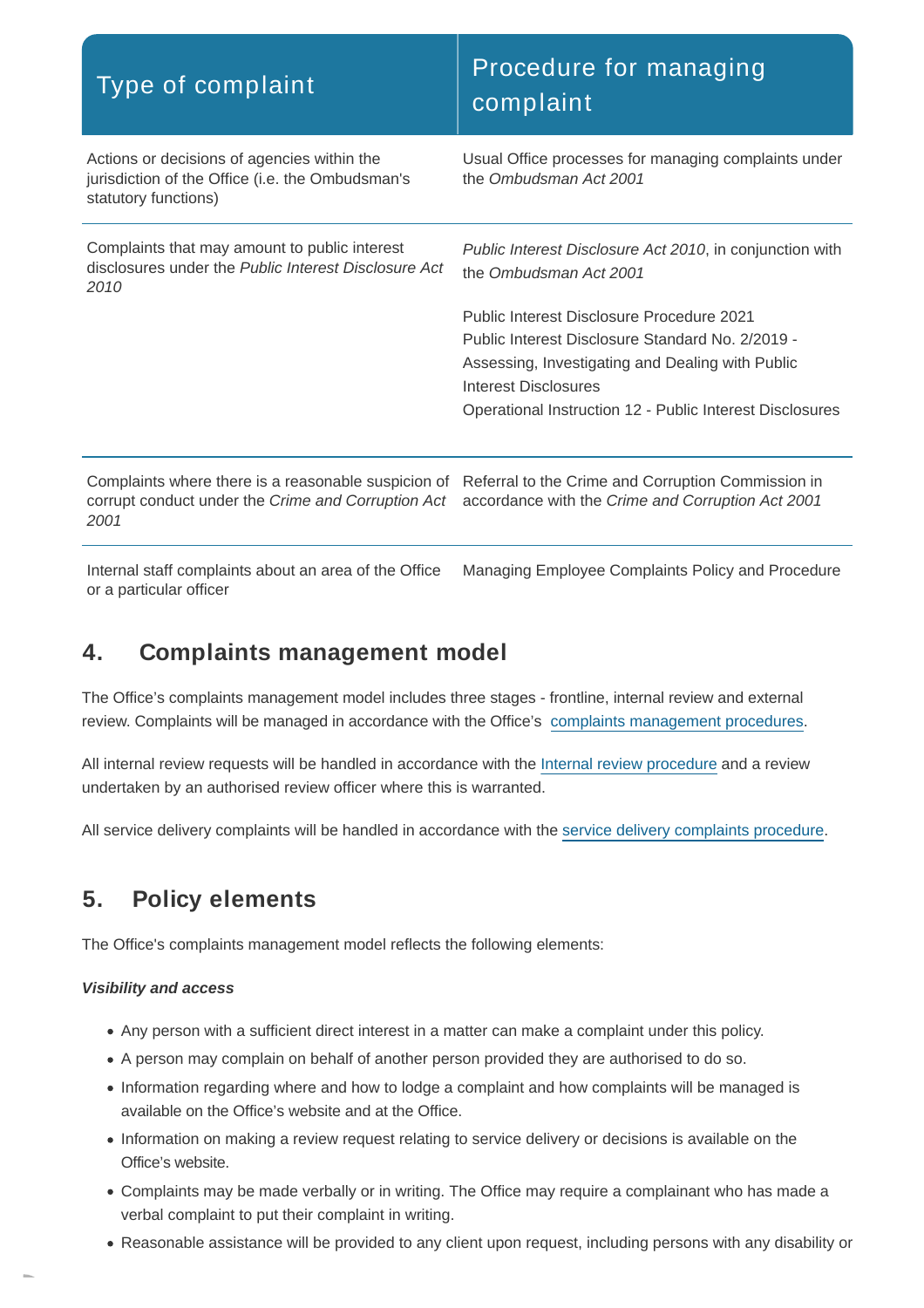those from culturally and linguistically diverse backgrounds.

Complaints may be made anonymously.

#### **Responsiveness**

- Staff will receive training in this policy and associated procedures and the operation of the complaints process at induction and on an annual basis thereafter.
- Complaints will be acknowledged and responded to in a timely manner.
- Staff will communicate with complainants at appropriate intervals about progress of their complaint.
- Timeframes for finalising both service delivery complaints and internal review requests are set out in the service delivery complaints procedure and the internal review requests procedure.

#### **Assessment and action**

- Complaints will be handled in a fair and objective manner and in accordance with the requirements of the Human Rights Act.
- Complaints will be assessed and actioned in accordance with this policy, the Service delivery complaints procedure and the Internal review procedure.
- Requests for internal reviews will be actioned in accordance with this policy, the Service delivery complaints procedure and the Internal review procedure.
- Reviews will be conducted by the nominated authorised review officer.
- If a complaint is identified as falling outside the scope of the policy, this will be discussed with the complainant and the complaint will be referred and handled under an appropriate procedure (see section 3.3 of this policy).
- Complaints assessed as unsuitable for handling by the Office will be referred to an appropriate external agency with the consent of the complainant.

#### **Managing unreasonable conduct**

- All complainants will be treated with fairness and respect.
- In the absence of very good reasons to the contrary, all complainants will have a right to attend the Office. Unreasonable conduct does not preclude there being a valid complaint issue.
- All complaints will be considered on their merits.
- The substance of a complaint dictates the level of resources dedicated to it, not a complainant's demands or behaviour.

#### **Feedback**

- Communication will be provided to complainants at appropriate intervals during the handling of the complaint.
- Outcomes from the consideration of the complaint will be communicated to complainants at the earliest opportunity.
- Appropriate remedies are to be offered that are fair to both the complainant and the Office.
- Complainants will be referred to available review mechanisms where dissatisfied with service delivery or decisions.
- Complaint outcomes, systemic improvements and actions requiring attention following the consideration of a complaint will be communicated to relevant units or employees in a timely manner.

#### **Recording and reporting**

- All complaints will be properly recorded (see section 12 for details of relevant procedure).
- Information concerning service delivery complaints and internal review requests is to be reported in the annual report.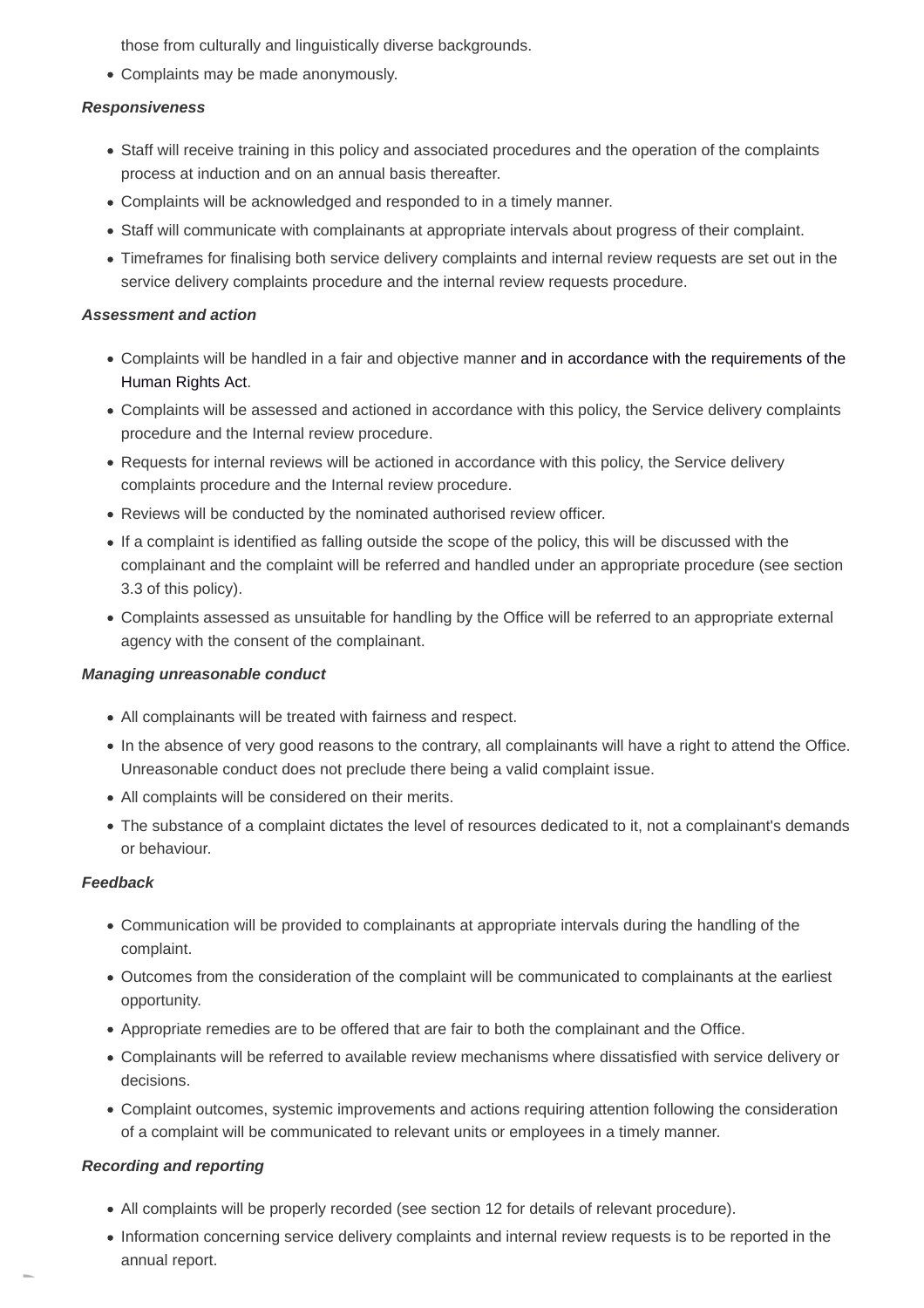#### **Monitoring effectiveness**

- The Deputy Ombudsman is responsible for implementing and meeting policy and procedural complaints reporting requirements.
- Complaint trends and systemic issues will be provided to the Senior Management Team on a six monthly basis to align with half-yearly and end of year reporting, and used to inform the continuous improvement process within the Office.
- An audit of compliance with this policy should be undertaken annually as part of the annual report process.
- The operation of this policy and the associated procedures will be reviewed every two years.

### **6. Procedures**

Related procedures to be read in conjunction with this policy are:

- [Service delivery complaints procedure](https://www.ombudsman.qld.gov.au/how-to-complain/unhappy-with-us/complaints-management-system-cms-and-internal-review-policy/service-delivery-complaints-procedure)
- [Internal review requests procedure.](https://www.ombudsman.qld.gov.au/how-to-complain/unhappy-with-us/complaints-management-system-cms-and-internal-review-policy/internal-review-requests-procedure)

## **7. Roles and responsibilities**

# **7.1 Deputy Ombudsman**

- Review service delivery complaints as appropriate
- Conduct internal review requests or allocate to a senior officer
- Provide six-monthly report to Senior Management Team
- Conduct annual review of compliance with the policy and associated procedures
- Review policy and procedures at least every two years

# **7.2 Senior officers**

- Manage and respond to service delivery complaints as appropriate and in accordance with the Service delivery complaints procedure
- Conduct internal review requests as requested and in accordance with the Internal review requests procedure
- Ensure records are kept in the relevant recordkeeping system

# **7.3 Employees**

- Receive and handle complaints about service delivery or internal review requests as per procedures
- Ensure records are kept in the relevant recordkeeping system

## **7.4 Executive Coordinator**

Maintain service delivery register

## **7.5 Senior Human Resources Officer**

- Ensure CMS and internal review policy and procedures are included in induction process
- Ensure two-yearly training on CMS and internal review policy and procedures is arranged for all staff.

## **8. Authority**

[Australian Standards - Guidelines for complaints management in organizations \(AS 10002:2022\)](https://infostore.saiglobal.com/en-au/Standards/AS-10002-2022-111525_SAIG_AS_AS_3124267/)